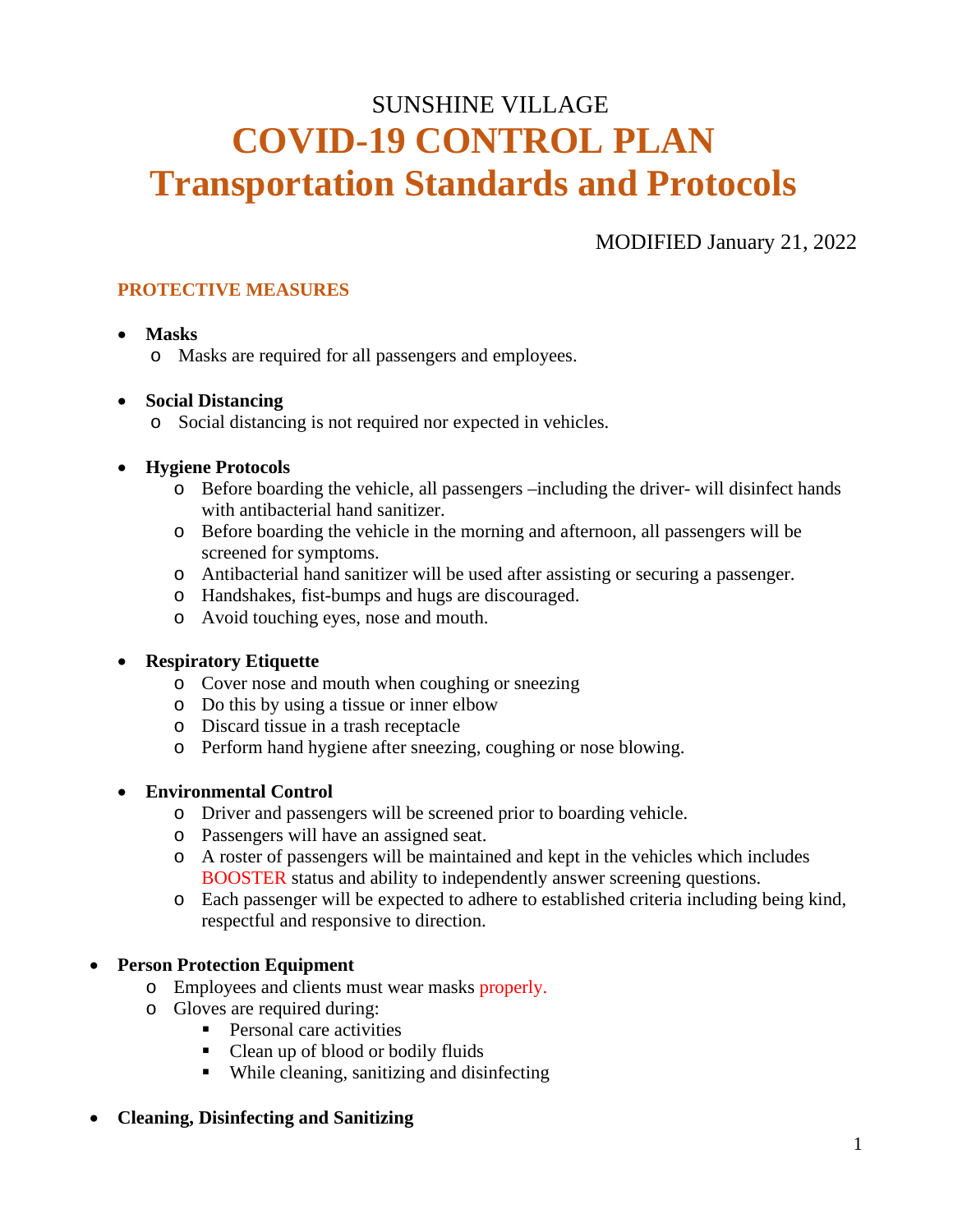- o Vehicles will be cleaned and disinfected daily.
- o Wear gloves while cleaning, sanitizing and disinfecting.
- o Only single use, disposable paper towels shall be used for cleaning, sanitizing, and disinfecting.
- o Sponges or cleaning towels shall not be used for sanitizing or disinfecting.
- o Leave solution on the surface for at least 1 minute.
- o Surfaces and equipment must air dry after sanitizing or disinfecting.
- o Directions for the various cleaning, disinfecting and sanitizing solutions must be followed.
- o All disinfectants and PPE must be maintained in a container out of reach and stored in the cargo area of the vehicle.
- o Do not spray chemicals around passengers.
- o Disinfect high-touch surfaces including door handles, window/lock buttons, handholds, rails, steering wheels, shift knobs, dashboard controls and air conditioning/heating vents.
- o Disinfect all seats, armrests and headrests.
- o Remove and discard trash.
- o Clean spills
- o Dusting and wet-mopping vehicle floors if necessary

When a driver or passenger exhibits COVID19 symptoms as defined below or diagnosed with COVID19, Sunshine Village will follow the guidelines established by CDC:

- o **If less than 24 hours have passed** since the person who is sick or diagnosed with COVID-19 has been in the vehicle, clean and disinfect the space.
- o **If more than 24 hours have passed** since the person who is sick or diagnosed with COVID-19 has been in the vehicle, clean the space.
- o **If more than 3 days have passed** since the person who is sick or diagnosed with COVID-19 has been in the vehicle, no additional cleaning (beyond regular cleaning practices) is needed.

The driver is responsible for maintaining the supply of all cleaning, sanitizing and disinfectant products and notifying the Operations Coordinator of needed supplies.

#### **HEALTH MONITORING and ADHERENCE TO CDC/DPH RECOMMENDATIONS**

Sunshine Village uses the terminology recommended by CDC:

- Up-to Date means a person has received all recommended COVID-19 vaccines, including any booster dose when eligible. A person is considered 'boosted' and up to date right after getting their booster dose.
- Fully Vaccinated: A person is fully vaccinated two weeks after receiving their primary series of COVID-19 vaccines.

Although Sunshine Village recognizes distinctions between 'up to date' and "fully-vaccinated", for practical reasons, our strategies are designed to address 2 categories of people: BOOSTED and NOT BOOSTED.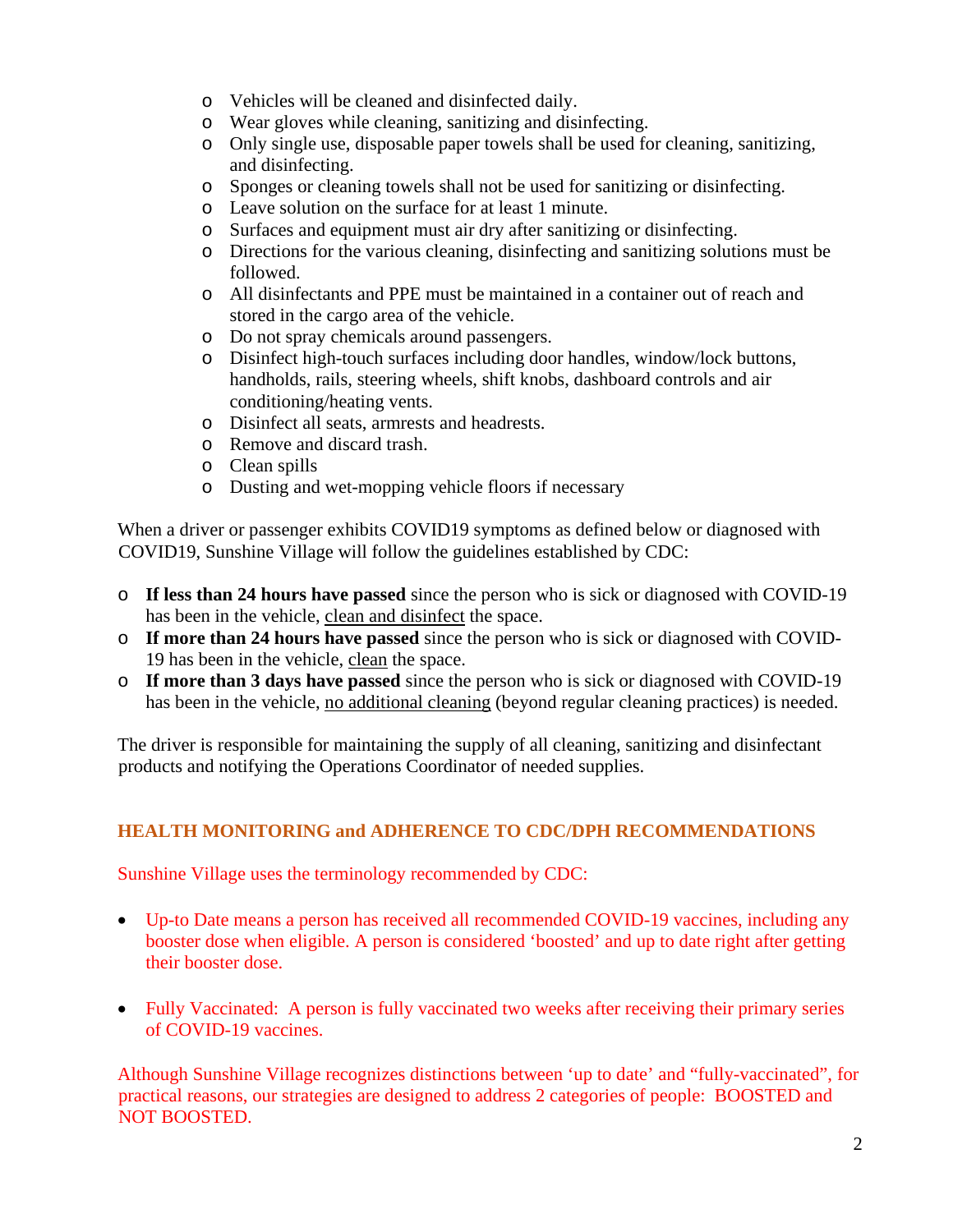The vans will include a listing of clients and their BOOSTED status and ability to independently answer screening questions.

#### • **Entrant Screening and Monitoring**

- o Drivers will be expected to self-screen prior to entering van.
- o All clients will be screened prior to boarding a van operated by Sunshine Village
- o The screen will include the following:
	- Today or in the past 24 hour have you or any household members been:
		- Been tested for COVID-19
		- Been in close contact with someone who has tested positive and
		- Experienced symptoms of COVID19 listed above.
- o Any person experiencing symptoms as described in SYMPTOM PROTOCOL below cannot board the van regardless of BOOSTED status.
- o Actions regarding affirmative response for COVID19 testing and/or close proximity, depend on whether person has been BOOSTED:
	- **If BOOSTED, boarding van allowed.**
	- If **not** BOOSTED, cannot board the van.
- o Each vehicle will maintain a roster with passenger's BOOSTED status and ability to independently answer screening questions.
- **Absentee Monitoring**
	- o When client is not transported as scheduled, the driver will notify the Operations Coordinator and/or Program Manager.

#### **AT HOME TESTING**

**If someone SELF-TESTS at home** and the result is positive, the staff/client will need to inform Sunshine Village and quarantine for 10 days. The countdown for quarantine time begins on the day the test was taken and the day of test is deemed day zero. The individual may resume transportation and return to their program if they have no symptoms after 10 days.

If someone self-tests and the result is negative, the person can board the van as scheduled if they have no symptoms and have followed any mandated quarantine protocols.

#### **SYMPTOM PROTOCOL**

All employees and clients - regardless of **BOOSTED** status - must be tested and follow quarantine protocols if experiencing any ONE of the symptoms in BOLD or TWO of the 'non-BOLD' symptoms

- o **Fever (100.0 or above)**
- o **Chills or shaking chills.**
- o **Difficulty breathing or shortness of breath.**
- o **New loss of taste or smell.**
- o **Muscle aches or body aches.**
- o **Cough (not due to other known cause such as chronic cough)**
- o Sore throat, *when in combination* with other symptoms